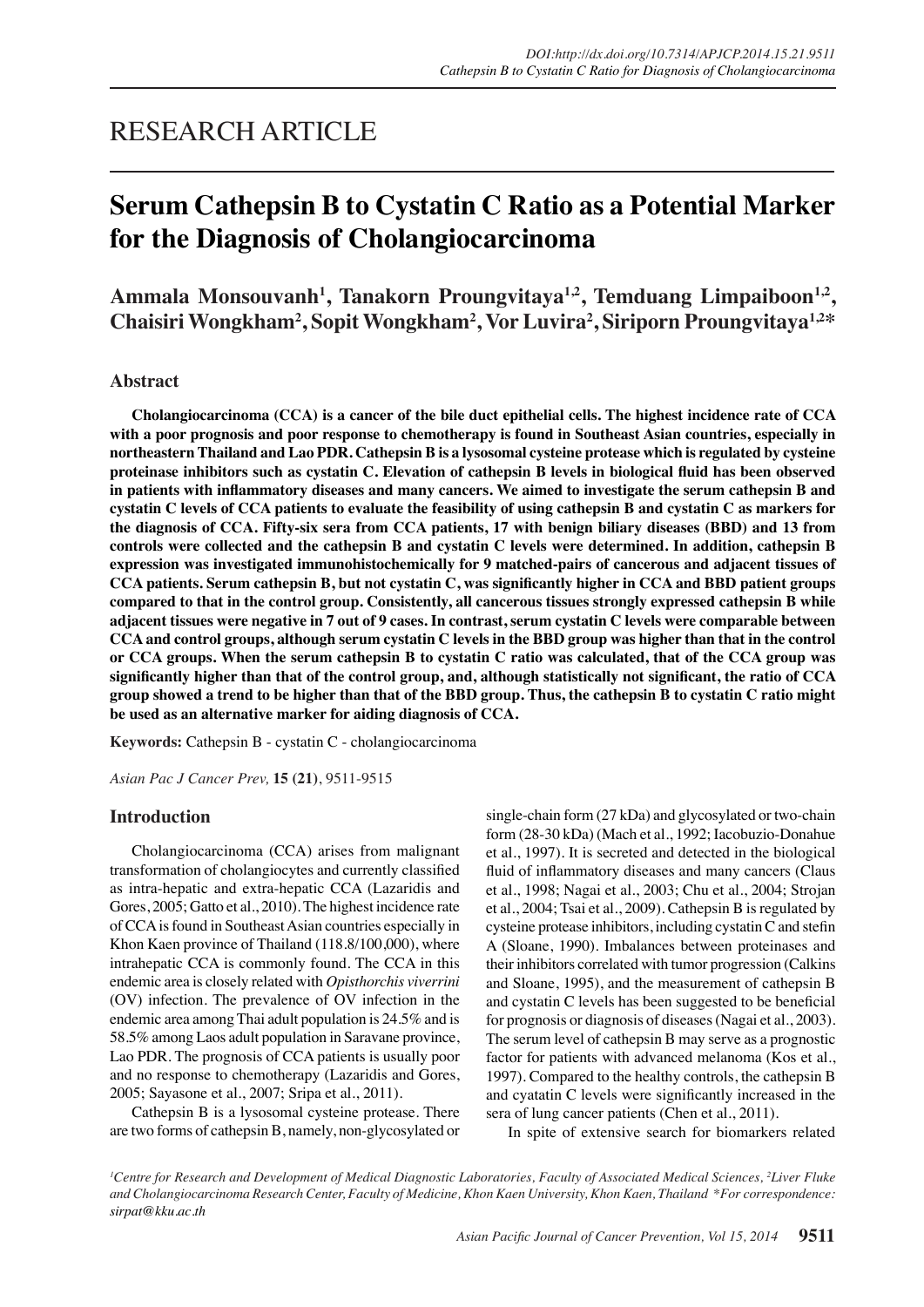#### *Ammala Monsouvanh et al*

to CCA, reliable specific diagnostic biomarkers have not yet been identified. Tremendous efforts are still paid to find new markers appropriate for using in diagnosis of malignancies (Wongkham and Silsirivanit, 2012). As mentioned above, cathepsin B and cystatin C have been currently studied as biomarkers in several diseases including cancers. However, little is known about the levels of cathepsin B and cystatin C in CCA. Therefore, in this preliminary study, we aimed to determine cathepsin B and its inhibitor (cystatin C) levels in the sera of CCA and controls.

### **Materials and Methods**

#### *Serum and tissue samples*

Fifty-six CCA sera and 17 benign biliary diseases (BBD) sera were kindly provided from the Liver Flukes and Cholangiocarcinoma Research Center (LFCRC), Faculty of Medicine, Khon Kaen University. The normal control sera were collected from 13 healthy persons who came to check-up at the Faculty of Associated Medical Sciences (AMS), Khon Kaen University. The data of serum ALT, AST, ALP (U/L) and creatinine (mg/dL) of 56 CCA and 15 healthy persons were collected from LFCRC and AMS.

The sera were kept at -20˚C until use. This project was approved by the Ethical Committee of Khon Kaen University, Thailand (HE551283).

Nine cancerous tissues including adjacent tissues from 9 patients were kindly provided from LFCRC. These are fresh frozen and formalin-fixed tissues. All tissue samples were sectioned for immunostaining technique.

## *Measurements of cathepsin B and cystatin C levels in the sera*

Cathepsin B levels in the serum samples were measured using human cathepsin B ELISA kit (Biorbyte Ltd, Bartholomew's court, U.K). The sera were diluted 1:20 and assayed according to the manufacturer's instructions. The absorbance was measured at 450 nm in a microplate reader. Serum cathepsin B levels were quantified using human cathepsin B as a standard and a calibration curve was constructed using MasterPlex® curve-fitting software (version 2.0.0.73, Hitachi Solutions America, South San Francisco, CA).

Cystatin C level was determined using  $3 \mu L$  of each serum and Cystatin C immunoturbidimetric assay (Diazyme, California, USA) on a Beckman Synchron CX4 clinical chemistry analyzer (Beckman Coulter, USA). This was an end point assay, where 5 calibrators, 2 levels of controls (High and low internal controls) were included.

## *Immunohistochemical detection of cathepsin B in CCA and adjacent tissues*

Paraffin-embedded CCA sections of  $4 \mu$ m thicknesses were deparaffined by soaking each for 2 minutes in xylene, absolute ethanol, 95% ethanol and 70% ethanol, respectively. The sections were boiled in 1X citrate buffer (pH  $6.0$ ) for 10 minutes and washed in 1X phosphate buffer saline. Then, the endogenous peroxidase activity was blocked with  $3\%$  H<sub>2</sub>O<sub>2</sub> in methanol for 30 minutes in the dark and non-specific background binding was blocked with 10% fetal bovine serum for 30 minutes. The sections were incubated with 170  $\mu$ L of rabbit anticathepsin B polyclonal antibody (1:200 dilution, Biorbyte Ltd, Bartholomew's court, UK) at 4̊C overnight. The sections were washed in 1XPBS and incubated with 170  $\mu$ L of anti-rabbit antibody using EnVision System (DakoCytomation, Inc, California, USA) for 60 minutes and the signal was developed by diamino-benzidine (DakoCytomation, Inc, California, USA) for 5 minutes in the dark. The sections were washed with running tap water until clear and counterstained with hematoxylin for 5 minutes. The sections were dehydrated in an ascending series of ethanol and finally immersed in xylene. The sections were mounted with Permount® and sealed with a cover glass.

The immunohistochemical (IHC) staining scores for cathepsin B expression were graded into 4 categories; 0, 1+, 2+ and 3+ based on stained multiplied by intensity of stained cells. The percentage of the stained cells such as grade 0 was 0%, grade 1 was 1-25%, grade 2 was 26-50% and grade 3 was >50%, respectively (Yang et al., 2010). The intensity of stained cells was graded as follows; 0: negative, 1: weak, 2: moderate, and 3: strong.

#### *Statistical analysis*

The test for statistical significance of serum cathepsin B level between CCA, BBD patients and controls was done by Mann-Whitney test. The data were presented as the median with quartile deviation for two or more independent experiments.

# **Results**

## *Serum cathepsin B and cystatin C in CCA, benign biliary diseases and control groups*

Serum cathepsin B levels of the CCA, BBD and control groups were presented as median with quartile deviation (Figure 1). Serum cathepsin B levels of CCA (88±43 ng/ mL) and BBD (128±36 ng/mL) were significantly higher than that of the control group  $(50\pm 17 \text{ ng/mL})$ . Serum cystatin C level of the BBD group (1950±145 ng/mL) was significantly higher than that of CCA (1400±250 ng/ mL) or the control group (1230±190 ng/mL).

When the serum cathepsin B to cystatin C ratios were taking in account, that of the CCA  $(0.07\pm0.03)$  group was significantly higher than that of the control group  $(0.05\pm0.02)$ , and, although statistically not significant, showed a trend to be higher than that of the BBD group  $(0.07\pm0.02)$  (Figure 1). The cut-off value of the serum cathepsin B to cystatin C ratio determined by the ROC curve analysis of CCA was  $\geq 0.06$ . The sensitivity was 63.0% and the specificity was 100.0%. The number of CCA patients having the cathepsin B to cystatin C ratio above the cut-off value was 35 out of 56.

When the CCA group were divided into 2 sub-groups according to age, sex, pathological type and survival time, only the age was significantly correlated with the cathepsin B to cystatin C ratio. The CCA patients of ≥59-year-old showed lower ratio than the CCA patients <59-year-old (Table 1).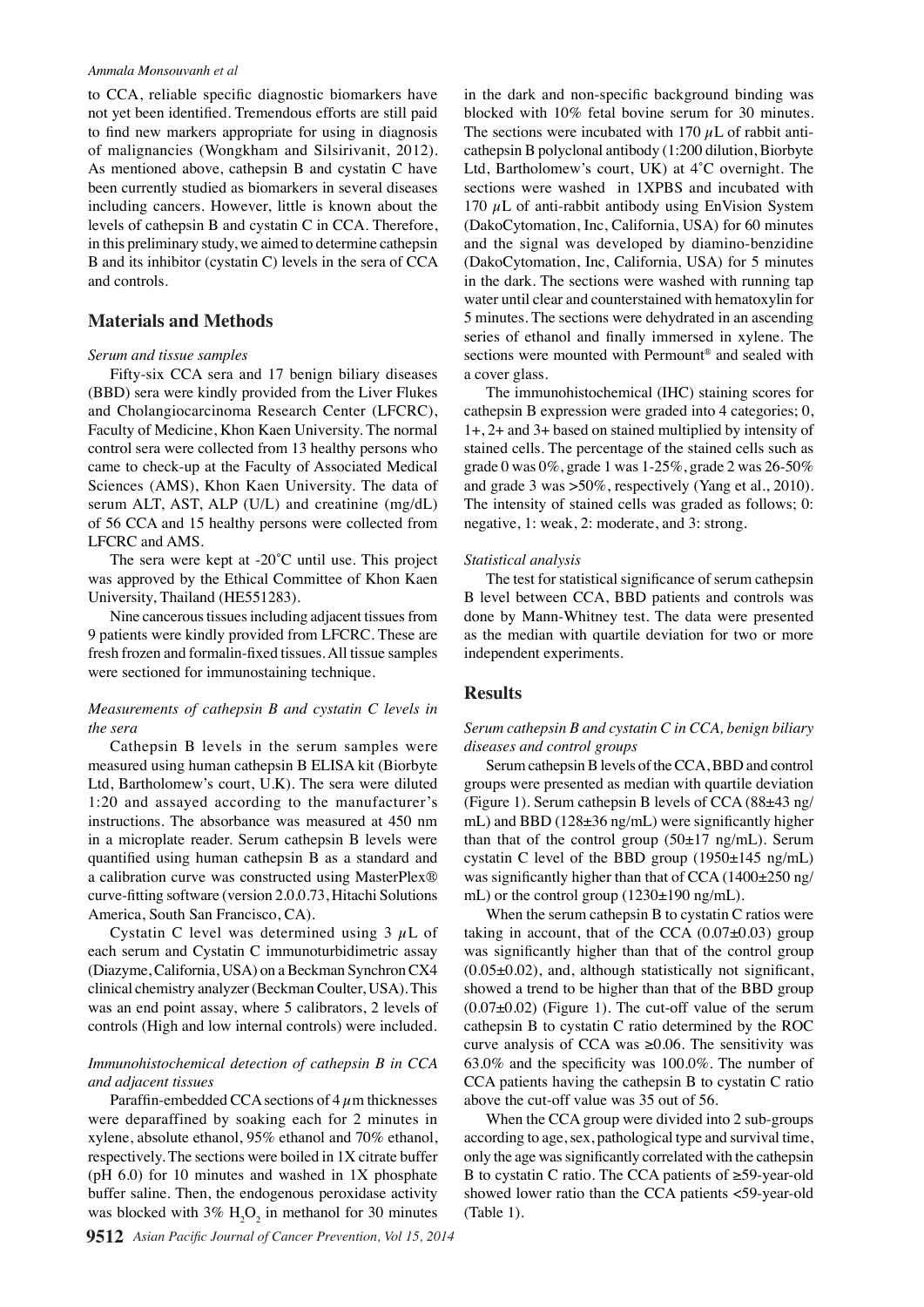

# When the expression of cathepsin B in CCA tissues was examined, cathepsin B was strongly expressed in all

9 cancerous tissues of CCA patients. According to the IHC scores for cathepsin B expression, the samples from 4 cases (45%) were 3+, 1 case (10%) was 2+, 4 cases (45%) were 1+. In contrast, cathepsin B expression was seen in

# **Table 1. The Comparison between Serum Cathepsin B to Cystatin C Ratio and Clinical Parameters in 56 CCA**

| Clinical<br>parameters (n)      | Cathepsin B<br>to cystatin C ratio | p value |
|---------------------------------|------------------------------------|---------|
| Age                             |                                    |         |
| $\geq$ 59 (28)                  | $0.06 + 0.03$                      | 0.018   |
| $<$ 59 $(28)$                   | $0.08 + 0.04$                      |         |
| Sex                             |                                    |         |
| Male $(38)$                     | $0.08 + 0.04$                      | 0.132   |
| Female (18)                     | $0.06 + 0.02$                      |         |
| Pathological type               |                                    |         |
| Non-papillary CCA (18)          | $0.06 + 0.05$                      | 0.263   |
| Papillary CCA (38)              | $0.07+0.03$                        |         |
| Survival time                   |                                    |         |
| Long time $\geq 63.43$ Wks (28) | $0.07 + 0.04$                      | 0.961   |
| Short time <63.43 Wks (28)      | $0.06 + 0.03$                      |         |
|                                 |                                    |         |

The statistical significance is p-value < 0.05 (Mann-Whitney test)

**Table 2. The Expression of Cathepsin B in Cancerous and Adjacent Tissues of CCA Patients**

| Patients       | Immunohistochemistry (IHC) score |                     | Serum                  |
|----------------|----------------------------------|---------------------|------------------------|
| number         | Cancerous<br>tissues             | Adjacent<br>tissues | Cathepsin B<br>(ng/mL) |
|                | $3+$                             |                     | 66                     |
| $\overline{c}$ | $3+$                             |                     | 63                     |
| 3              | $3+$                             | $1+$                | 45                     |
| 4              | $3+$                             | 0                   | 25                     |
| 5              | $2+$                             | $1+$                | 102                    |
| 6              | $1+$                             | 0                   | 102                    |
|                | 1+                               | 0                   | 102                    |
| 8              | 1+                               |                     | 61                     |
|                | 1+                               |                     | 38                     |



**Figure 1. Comparision of Serum Cathepsin B and Cystatin C and its Ratio in CCA, Benign Diseases and Control Group.** (**A**) serum cathepsin B, (**B**) serum cystatin C, (**C**) Ratio of serum cathepsin B to cystatin C

**Figure 2. IHC Staining for Cathepsin B in The Cancerous and Adjacent Tissues from CCA Patients. A**: negative stain (score 0) in the adjacent tissue. **B**, **C** and **D**: positive stain in cancerous tissues with scores 1, 2 and 3, respectively

# *DOI:http://dx.doi.org/10.7314/APJCP.2014.15.21.9511 Cathepsin B to Cystatin C Ratio for Diagnosis of Cholangiocarcinoma*

*Expression of cathepsin B in CCA tissues*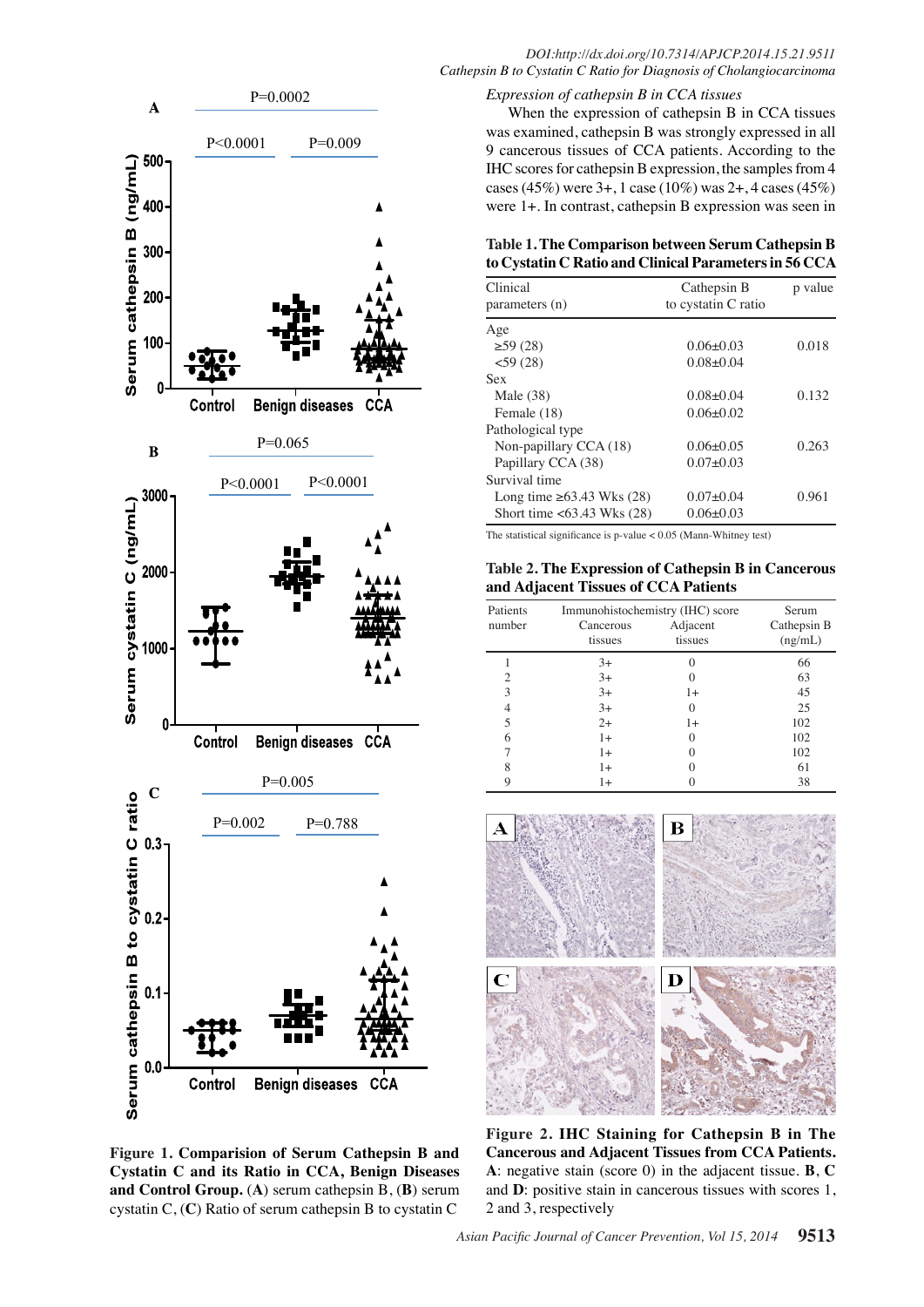the adjacent (non-cancerous) tissues of 2 out of 9 cases (22%) (Figure 2, Table 2). The intensity of cathepsin B staining did not directly related to the cathepsin B level in the serum (Table 2).

### **Discussion**

We measured cathepsin B levels in the serum samples from CCA patients, BBD patients and controls using an ELISA kit. The results show that the serum cathepsin B level in the CCA and BBD patients group was significantly (p<0.05) higher than that of the control group. Cathepsin B is normally located in lysosomes and involved in the turnover of proteins and plays various roles in maintaining the normal metabolism of cells (Uchiyama and Anderson, 1994). An increased expression and release of cathepsin B has been observed in various tumor tissues as well as in the sera of various tumor patients (Kos et al., 1998). As can be seen in Figure 1, we recognized that CCA patients can be divided into 2 sub-groups, high and low cathepsin B. Whether this is related to any biochemical nature of CCA or to prognosis of patients should be explored using a large scale samples.

In the present study, immunohistochemical study revealed that cathepsin B protein was detected in all cancerous tissues with negative reactivity in 7 out of 9 adjacent (non-cancerous) tissues. The intensity of cathepsin B staining in tumor tissue did not match to the serum cathepsin B level (Table 2), suggesting that serum cathepsin B level is not primarily determined by tumor. Retrospective immunohistrochemical analysis revealed that the postoperative survival time of the lung cancer patients who had cathepsin B-positive tumors were significantly shorter than those having cathepsin B-negative tumor (Kayser et al., 2003). Whether such a correlation would be observed in CCA should be analysed in future.

Cathepsin B is over-expressed in several cancers such as oral squamous cell carcinoma and colorectal cancer (Hirai et al., 1999; Yang et al., 2010). Our results added that cathepsin B is over-expressed in CCA. Cathepsin B expression by human colorectal cancers and surrounding noncancerous cell components is assumed to contribute to both local invasion at the early stage and remote metastasis without influence of cystatin C (Hirai et al., 1999). The elevated serum cathepsin B level may be a reflection of increased cathepsin B production in the intracellular or extracellular responses of CCA. However, the results of the cathepsin B immunostaining did not correlate with the serum cathepsin B level (Table 2). The regulation mechanism for cathepsin B level needs further investigation.

Cystatin C, a member of the cystatin family, is a nonglycosylated 13 kDa basic protein. It is a potent inhibitor for lysosomal cysteine proteinases such as cathepsin B, H, L and S (Abrahamson et al., 2003). The mean serum cystatin C level of intrahepatic cholestasis patients, was reported to be remarkably higher than that of extrahepatic cholestasis patients (Buyukberber et al., 2010). However, in this study, CCA were all intrahepatic type, and serum cystatin C levels were not significantly higher in the CCA

compared to the control group. While BBD is a diffuse disease of the liver, CCA is rather a focal change. Such difference might affect the serum cystatin C levels.

In the present study, both serum cathepsin B and cystatin C levels in the patients with BBD are remarkably higher than those in the CCA and control groups. However, cathepsin B and cystatin C ratio of the CCA group was significantly higher than that of the control group without significant difference between CCA and BBD group. After statistical analysis, we could not find any specific parameters related to the elevated cathepsin B to cystatin C ratio. Also, the arbitrarily set cut-off value gave only 63.0% sensitivity. Whether the elevation of cathepsin B to cystatin C ratio is related to any subtype of CCA or to any specific clinical manifestation should be explored in future.

In conclusion, serum cathepsin B to cystatin C ratio may be useful for the diagnosis of CCA.

# **Acknowledgements**

We would like to thank the Centre for Research and Development of Medical Diagnostic Laboratories (CMDL), Faculty of Associated Medical Sciences, Khon Kaen University, Khon Kaen, for supporting instruments, and the Liver Flukes and Cholangiocarcinoma Research Center (LFCRC), Faculty of Medicine, Khon Kaen University for kindly providing us serum and tissue samples from CCA patients, Scholarships for Personnel from Neighboring Countries of Khon Kaen University, Graduate School of Khon Kaen University and Specific Health Problem in Greater Mekong Sub-region (SHeP-GMS) for providing the grant for this research. We would like to thank Professor Yukifumi Nawa for manuscript editing and the financial support from the Publication Clinic of the Research Affairs, Khon Kaen University.

# **References**

- Abrahamson M, Alvarez-Fernandez M, Nathanson CM (2003). Cystatins. *Biochem Soc Symp*, **70**, 179-99.
- Buyukberber M, Koruk I, Cykman O, et al (2010). Serum cystatin C measurement in differential diagnosis of intra and extrahepatic cholestatic diseases. *Ann Hepatol*, **9**, 58-62.
- Calkins CC, Sloane BF (1995). Mammalian cysteine protease inhibitors: biochemical properties and possible roles in tumor progression. *Biol Chem Hoppe Seyler*, **376**, 71-80.
- Chen Q, Fei J, Wu L, et al (2011). Detection of cathepsin B, cathepsin L, cystatin C, urokinase plasminogen activator and urokinase plasminogen activator receptor in the sera of lung cancer patients. *Oncol Lett*, **2**, 693-9.
- Chu SC, Wang CP, Chang YH, et al (2004). Increased cystatin C serum concentrations in patients with hepatic diseases of various severities. *Clin Chim Acta*, **341**, 133-8.
- Claus V, Jahraus A, Tjelle T, et al (1998). Lysosomal enzyme trafficking between phagosomes, endosomes, and lysosomes in J774 macrophages. Enrichment of cathepsin H in early endosomes. *J Biol Chem*, **273**, 9842-51.
- Gatto M, Bragazzi MC, Semeraro R, et al (2010). Cholangiocarcinoma: update and future perspectives. *Dig Liver Dis*, **42**, 253-60.
- Hirai K, Yokoyama M, Asano G, et al (1999). Expression of cathepsin B and cystatin C in human colorectal cancer. *Hum*